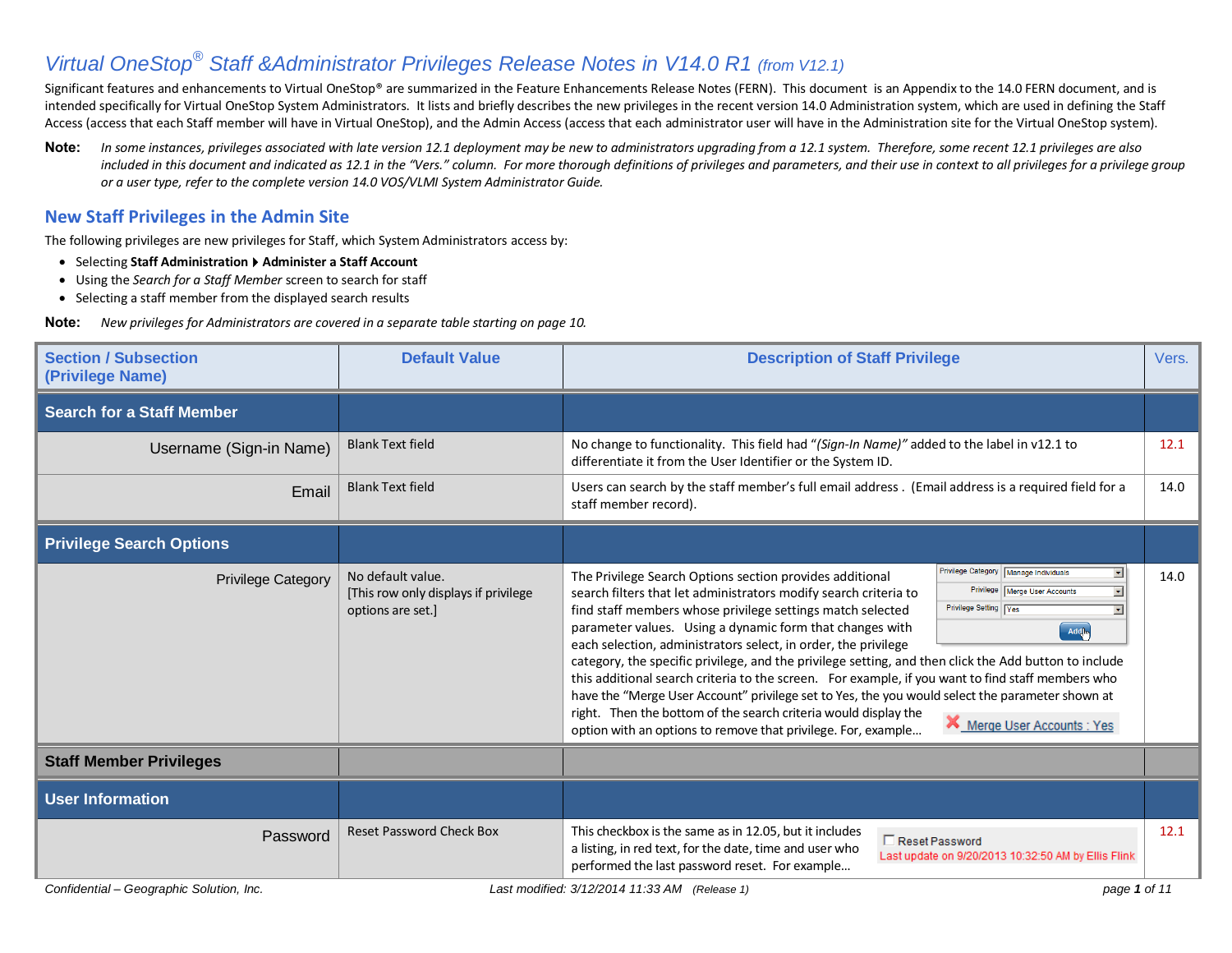## *Virtual OneStop® Staff & Administrator Privileges Release Notes – V14.0 (from V12.1))*

| <b>Section / Subsection</b><br>(Privilege Name)                        | <b>Default Value</b>          | <b>Description of Staff Privilege</b>                                                                                                                                                                                                                                                                                                                                                                                                                                                                                                                                                                                                                                                                                                                                                                                                                                                                                                                                                                                                                                                                                                                                                                                                                                  | Vers. |
|------------------------------------------------------------------------|-------------------------------|------------------------------------------------------------------------------------------------------------------------------------------------------------------------------------------------------------------------------------------------------------------------------------------------------------------------------------------------------------------------------------------------------------------------------------------------------------------------------------------------------------------------------------------------------------------------------------------------------------------------------------------------------------------------------------------------------------------------------------------------------------------------------------------------------------------------------------------------------------------------------------------------------------------------------------------------------------------------------------------------------------------------------------------------------------------------------------------------------------------------------------------------------------------------------------------------------------------------------------------------------------------------|-------|
| Assist Individual Landing Page                                         | None Selected<br>×            | Defines the Default Landing Page for Staff when they assist individuals (until they pick their own<br>using My Staff Preferences). The drop-down existed in 12.1; more options are added to the drop-<br>down list in 14.0.                                                                                                                                                                                                                                                                                                                                                                                                                                                                                                                                                                                                                                                                                                                                                                                                                                                                                                                                                                                                                                            | 14.0  |
| Assist Employer Landing Page                                           | $\checkmark$<br>None Selected | Defines the Default Landing Page for Staff when they assist employers (until they pick their own<br>using My Staff Preferences). The drop-down existed in 12.1; more options are added to the drop-<br>down list in 14.0.                                                                                                                                                                                                                                                                                                                                                                                                                                                                                                                                                                                                                                                                                                                                                                                                                                                                                                                                                                                                                                              | 14.0  |
| Display # of most recently assisted individuals<br>and employers:      | $5 - $                        | Defines how many links to the staff member's most recently assisted individuals and employers<br>will display at the top of the customer search page, when staff choose to assist an individual or<br>employer (up to 25).                                                                                                                                                                                                                                                                                                                                                                                                                                                                                                                                                                                                                                                                                                                                                                                                                                                                                                                                                                                                                                             | 14.0  |
| <b>Privilege List</b>                                                  |                               |                                                                                                                                                                                                                                                                                                                                                                                                                                                                                                                                                                                                                                                                                                                                                                                                                                                                                                                                                                                                                                                                                                                                                                                                                                                                        |       |
| {3 new privilege groups for privileges<br>related to future offerings} | N/A                           | The administration<br><b>Privilege List</b><br>system includes three<br>[General Privileges   Manage Individuals   Individual File Folders   Manage Employers<br>Folders   Employer Case Management   Manage Job Orders   Manage Labor Exch<br>new privilege groups:<br>Activities   Manage Providers   Manage Consumer Reporting System (CRS)<br>Incumbent Worker<br><b>Funds   Manage Tracking   View Reports   Case Notes Tab   Document Mana</b><br>Training, Unemployment<br>Tab   Individual Plan Tab   Individual Programs Tab   Enrollments Global<br>Obligations   Provider Payments / Refunds   Individual Assessment Tab   WARN<br>Insurance, and Dynamic<br>Privileges - Other than Employer Training Program   Incumbent Worker Training   State Staff Cash User<br>Privileges - Employer Training Program State Division   Subgrantee Staff Cash User<br>Forms.<br>Privileges   Unemployment Insurance   Dynamic Forms  <br>These are for the CRM,<br>[Expand All Privilege Categories]<br>IWT/ETP, and GUS<br>modules (or systems that will be deployed in later versions for certain customer sites). These<br>parameters do not control functionality in current sites, and should display (Read Only) at the right<br>of the heading for each group. | 14.0  |
| <b>General Privileges</b>                                              |                               |                                                                                                                                                                                                                                                                                                                                                                                                                                                                                                                                                                                                                                                                                                                                                                                                                                                                                                                                                                                                                                                                                                                                                                                                                                                                        |       |
| Manage Work Items                                                      | $No \sim$                     | This setting allows staff members to create, edit and/or delete work items.<br>Note: This parameter only displays and provides functionality for systems that include CRM<br>and/or GUS. It may display in version 14.0, but it will only be used with functionality being<br>developed for both CRM and GUS in later releases.                                                                                                                                                                                                                                                                                                                                                                                                                                                                                                                                                                                                                                                                                                                                                                                                                                                                                                                                        | 14.0  |
| <b>Manage Individuals</b>                                              |                               |                                                                                                                                                                                                                                                                                                                                                                                                                                                                                                                                                                                                                                                                                                                                                                                                                                                                                                                                                                                                                                                                                                                                                                                                                                                                        |       |
| Merge User Accounts                                                    | $No \sim$                     | This setting allows the staff member to merge multiple user accounts when users have created<br>duplicate accounts in the system.                                                                                                                                                                                                                                                                                                                                                                                                                                                                                                                                                                                                                                                                                                                                                                                                                                                                                                                                                                                                                                                                                                                                      | 14.0  |
| <b>Individual File Folders</b>                                         |                               |                                                                                                                                                                                                                                                                                                                                                                                                                                                                                                                                                                                                                                                                                                                                                                                                                                                                                                                                                                                                                                                                                                                                                                                                                                                                        |       |
|                                                                        |                               | No new privileges in 14.0 for this group.                                                                                                                                                                                                                                                                                                                                                                                                                                                                                                                                                                                                                                                                                                                                                                                                                                                                                                                                                                                                                                                                                                                                                                                                                              |       |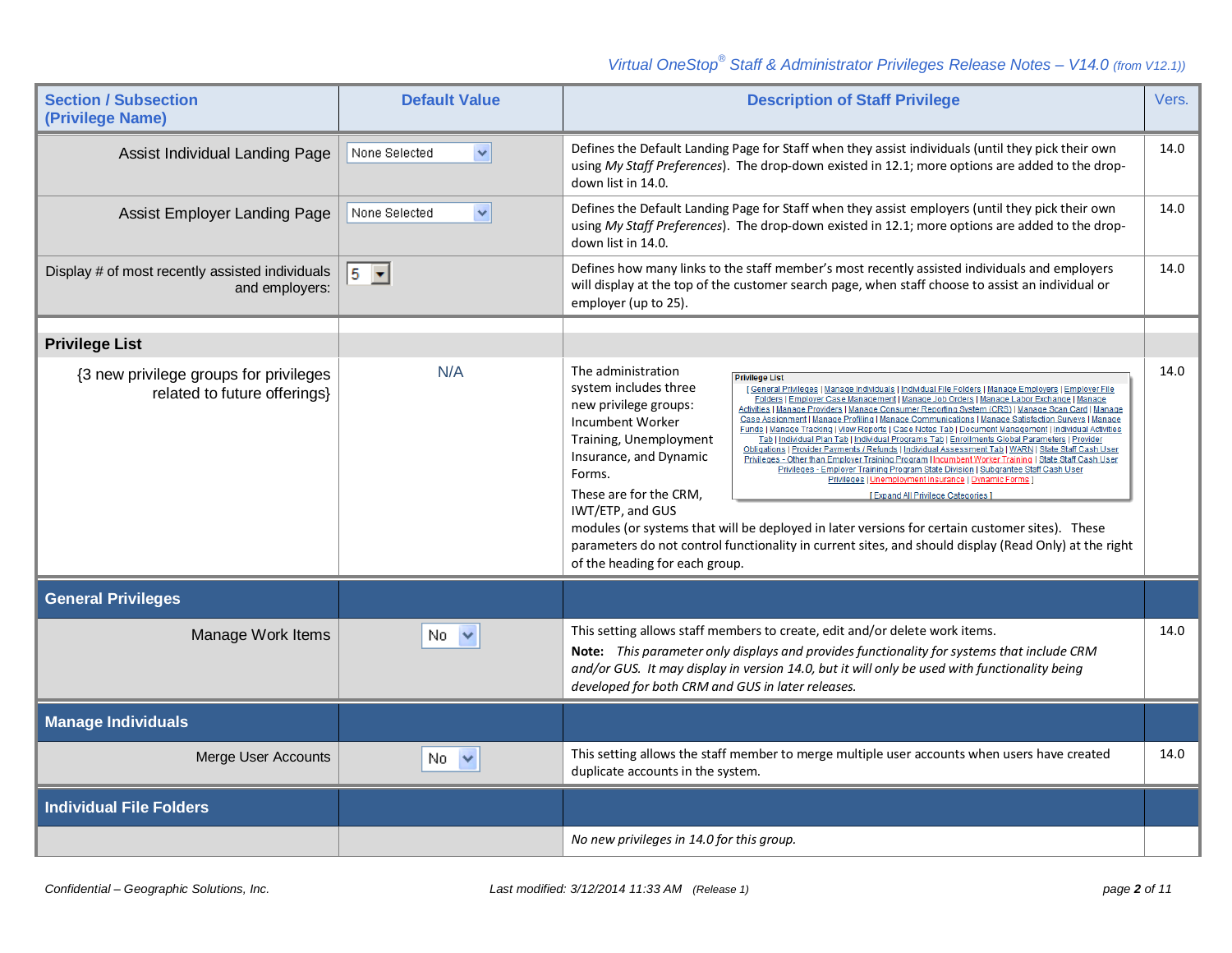| <b>Section / Subsection</b><br>(Privilege Name)        | <b>Default Value</b> | <b>Description of Staff Privilege</b>                                                                                                                                                                                                   | Vers. |
|--------------------------------------------------------|----------------------|-----------------------------------------------------------------------------------------------------------------------------------------------------------------------------------------------------------------------------------------|-------|
| <b>Manage Employers</b>                                |                      |                                                                                                                                                                                                                                         |       |
| Create a Marketing Lead Employer                       | $No \sim$            | This permission is for a pending Customer Relationship Management module, specific to one state<br>customer in an upcoming release. (Yes/No) This parameter has no functionality in current state<br>sites.                             | 14.0  |
| Create a ETP/IWT Employer                              | $No \sim$            | This permission is for a pending Employer Training Panel module, specific to one state customer in<br>an upcoming release. (Yes/No) This parameter has no functionality in current state sites.                                         | 12.1  |
| <b>Verify Employers</b>                                | No.                  | This permission is for a pending Customer Relationship Management module, specific to one state<br>customer in an upcoming release. (Yes/No) This parameter has no functionality in current state<br>sites.                             | 14.0  |
| <b>Employer File Folders</b>                           |                      |                                                                                                                                                                                                                                         |       |
| <b>Manage Employees</b>                                | No.<br>$\checkmark$  | This permission is for a pending ETP module, specific to one state customer in an upcoming<br>release. It will control a new menu option for the Employees tab. (Yes/No) This parameter has no<br>functionality in current state sites. | 14.0  |
| <b>Employer Case Management</b>                        |                      |                                                                                                                                                                                                                                         |       |
|                                                        |                      | No new privileges in 14.0 for this group.<br>The only change is that in previous versions the section was called Employer Case Notes.                                                                                                   |       |
| <b>Manage Job Orders</b>                               |                      |                                                                                                                                                                                                                                         |       |
| Staff can edit job order criminal records<br>exclusion | No.                  | This setting enables staff to set a Criminal Background Exclusion parameter on job orders, as "May<br>allow exclusion based on criminal background." (Yes/No)                                                                           | 12.1  |
| <b>Manage Labor Exchange</b>                           |                      |                                                                                                                                                                                                                                         |       |
|                                                        |                      | No new privileges in 14.0 for this group.                                                                                                                                                                                               |       |
| <b>Manage Activities</b>                               |                      |                                                                                                                                                                                                                                         |       |
|                                                        |                      | No new privileges in 14.0 for this group.                                                                                                                                                                                               |       |
| <b>Manage Providers</b>                                |                      |                                                                                                                                                                                                                                         |       |
|                                                        |                      | No new privileges in 14.0 for this group.                                                                                                                                                                                               |       |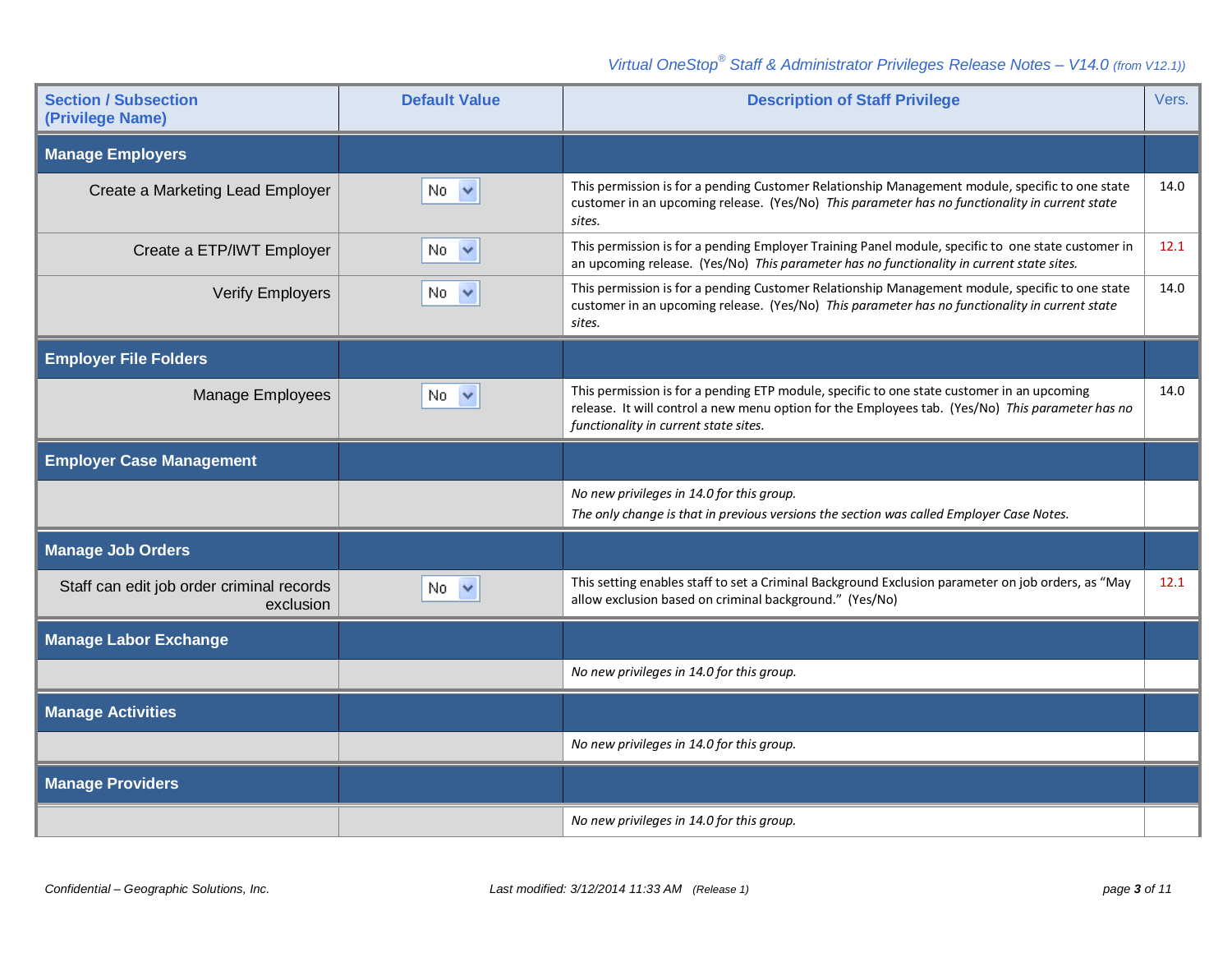| <b>Section / Subsection</b><br>(Privilege Name)           | <b>Default Value</b>                   | <b>Description of Staff Privilege</b>                                                                                                                                                                                         | Vers. |
|-----------------------------------------------------------|----------------------------------------|-------------------------------------------------------------------------------------------------------------------------------------------------------------------------------------------------------------------------------|-------|
| <b>Manage Consumer Reporting System</b><br>(CRS)          |                                        |                                                                                                                                                                                                                               |       |
| Manage Reset Programs Passed<br><b>Reapplication Date</b> | No $\vee$                              | This setting allows the staff member to reset state-approved training and education programs<br>whose reapplication date has expired. (Yes/No)                                                                                | 14.0  |
| <b>Manage CRS Providers</b>                               |                                        |                                                                                                                                                                                                                               |       |
|                                                           |                                        | No new privileges in 14.0 for this subgroup.                                                                                                                                                                                  |       |
| <b>Manage Events/Scan Card</b>                            |                                        |                                                                                                                                                                                                                               |       |
|                                                           |                                        | No new privileges in 14.0 for this group.                                                                                                                                                                                     |       |
| <b>Manage Case Assignment</b>                             |                                        |                                                                                                                                                                                                                               |       |
| <b>Case Assignment History</b>                            | No.<br>$\checkmark$                    | This setting enables the staff member to access the Assignment History option from the Case<br>Assignment menu. This option lets staff view the history records for any case assignment changes<br>they have made. (Yes/No)   | 14.0  |
|                                                           |                                        |                                                                                                                                                                                                                               |       |
| <b>Manage Profiling</b>                                   |                                        |                                                                                                                                                                                                                               |       |
|                                                           |                                        | No new privileges in 14.0 for this group.                                                                                                                                                                                     |       |
| <b>Manage Communications</b>                              |                                        |                                                                                                                                                                                                                               |       |
| <b>Manage Messages</b>                                    |                                        |                                                                                                                                                                                                                               |       |
| New Message - Search Recipients                           | $No - \blacktriangleright$             | Determines whether staff users may search for and select desired message recipients such as<br>individuals, employers, staff, providers, analysts, or administrators. (Yes/No)                                                | 12.1  |
| New Message - From Email is Only Staff<br><b>Members</b>  | $No -$                                 | Restricts message/email recipients to staff only when set to Yes. (Yes/No)                                                                                                                                                    | 14.0  |
| New Individual Message Restriction                        | No Restriction<br>$\blacktriangledown$ | Restricts messages to individuals who match the staff member's selected affiliation (e.g., staff may<br>only send messages to their assigned cases). (No Restriction, Assigned Cases, Case Assignment<br>Group, Office, LWIA) | 14.0  |
| New Employer Message Restriction                          | No Restriction<br>$\blacktriangledown$ | Restricts messages to employers who match the staff member's selected affiliation (e.g., staff may<br>only send messages to employers in their region). (No Restriction, Assigned Cases, Office, LWIA)                        | 14.0  |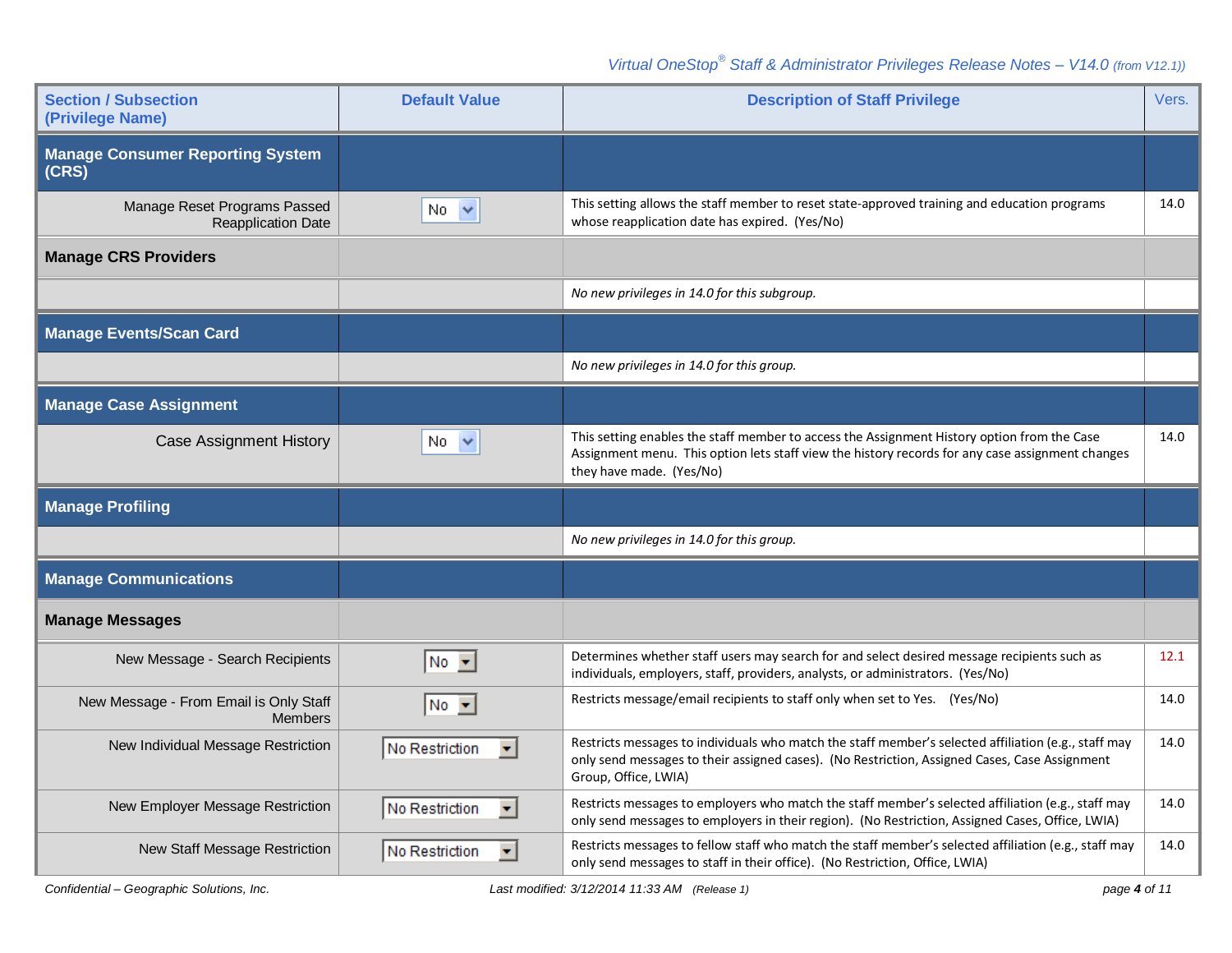| <b>Section / Subsection</b><br>(Privilege Name) | <b>Default Value</b>                   | <b>Description of Staff Privilege</b>                                                                                                                                                                                                                                                                                                                                                                | Vers. |
|-------------------------------------------------|----------------------------------------|------------------------------------------------------------------------------------------------------------------------------------------------------------------------------------------------------------------------------------------------------------------------------------------------------------------------------------------------------------------------------------------------------|-------|
| New Provider Message Restriction                | No Restriction<br>$\blacktriangledown$ | Restricts messages to training, education, and/or service providers who match the staff member's<br>selected affiliation (e.g., staff may only send messages to providers in their region). (No<br>Restriction, LWIA)                                                                                                                                                                                | 14.0  |
| <b>Manage Satisfaction Surveys</b>              |                                        |                                                                                                                                                                                                                                                                                                                                                                                                      |       |
|                                                 |                                        | No new privileges in 14.0 for this group.                                                                                                                                                                                                                                                                                                                                                            |       |
| <b>Manage Funds</b>                             |                                        |                                                                                                                                                                                                                                                                                                                                                                                                      |       |
|                                                 |                                        | No new privileges in 14.0 for this group.                                                                                                                                                                                                                                                                                                                                                            |       |
| <b>Manage Tracking</b>                          |                                        |                                                                                                                                                                                                                                                                                                                                                                                                      |       |
|                                                 |                                        | No new privileges in 14.0 for this group.                                                                                                                                                                                                                                                                                                                                                            |       |
| <b>View Reports</b>                             |                                        |                                                                                                                                                                                                                                                                                                                                                                                                      |       |
| <b>Detail Reports</b>                           |                                        |                                                                                                                                                                                                                                                                                                                                                                                                      |       |
| <b>Alison Reports</b>                           | $No \sim$                              | Determines whether the staff member can access/run reports accessible from the menu option,<br>Detailed Reports ▶ Training Reports ▶ Alison Metrics. (Yes/No)                                                                                                                                                                                                                                        | 14.0  |
| <b>CRM Reports</b>                              | No.<br>$\checkmark$                    | Determines whether the staff member can access/run reports accessible from the menu option,<br>Detailed Reports ▶ CRM Reports ▶ Client Relationship Management. (Yes/No)                                                                                                                                                                                                                             | 14.0  |
| <b>Training Reports</b>                         | No.<br>$\checkmark$                    | Determines whether the staff member canaccess/run reports accessible from the menu option,<br>Detailed Reports ▶ Training Reports ▶ Training. (Yes/No)                                                                                                                                                                                                                                               | 14.0  |
| <b>Financial Aid Reports</b>                    | No<br>$\checkmark$                     | Determines whether the staff member can access/run reports accessible from the menu option,<br>Detailed Reports ▶ Training Reports ▶ Financial Aid. . (Yes/No)                                                                                                                                                                                                                                       | 14.0  |
| <b>Case Management Reports</b>                  |                                        |                                                                                                                                                                                                                                                                                                                                                                                                      |       |
|                                                 |                                        | No new privileges in 14.0 for this group.                                                                                                                                                                                                                                                                                                                                                            |       |
| <b>Cash Draw Reports</b>                        |                                        |                                                                                                                                                                                                                                                                                                                                                                                                      |       |
| [4 new report parameters]                       |                                        | For customers purchasing Cash Draw, each of the separate Cash Draw Reports can be enabled by<br>an administrator to allow the staff member to generate the specific Cash Draw report. The Cash<br>Draw reports parameters only apply to one state customer, currently. The new report settings for<br>Cash Draw include the following reports: Cash Flag Data, Assembly Districts - Project Details, | 12.1  |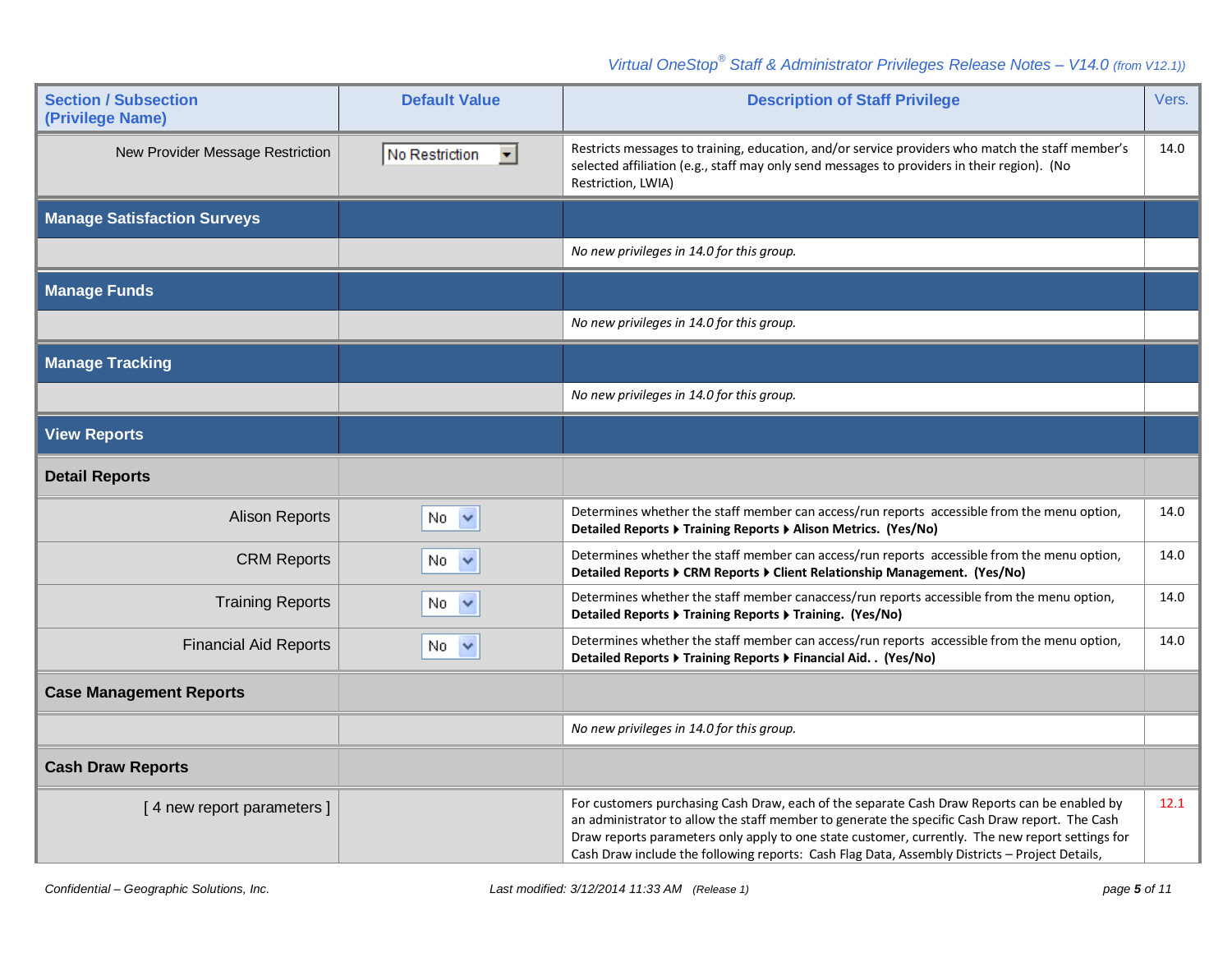| <b>Section / Subsection</b><br>(Privilege Name)              | <b>Default Value</b> | <b>Description of Staff Privilege</b>                                                                                                                                                                                                                                                                                                                                                                                                                                                                                                 | Vers. |
|--------------------------------------------------------------|----------------------|---------------------------------------------------------------------------------------------------------------------------------------------------------------------------------------------------------------------------------------------------------------------------------------------------------------------------------------------------------------------------------------------------------------------------------------------------------------------------------------------------------------------------------------|-------|
|                                                              |                      | Congressional Districts - Project Details, Senate Districts - Project Details. (Yes/No)                                                                                                                                                                                                                                                                                                                                                                                                                                               |       |
| <b>Federal Reports</b>                                       |                      |                                                                                                                                                                                                                                                                                                                                                                                                                                                                                                                                       |       |
|                                                              |                      | No new privileges in 14.0 for this group.                                                                                                                                                                                                                                                                                                                                                                                                                                                                                             |       |
| <b>Individual Case Notes Tab</b>                             |                      |                                                                                                                                                                                                                                                                                                                                                                                                                                                                                                                                       |       |
|                                                              |                      | No new privileges in 14.0 for this group.                                                                                                                                                                                                                                                                                                                                                                                                                                                                                             |       |
| <b>Document Management</b>                                   |                      |                                                                                                                                                                                                                                                                                                                                                                                                                                                                                                                                       |       |
|                                                              |                      | No new privileges in 14.0 for this group.                                                                                                                                                                                                                                                                                                                                                                                                                                                                                             |       |
| <b>Individual Activities Tab</b>                             |                      |                                                                                                                                                                                                                                                                                                                                                                                                                                                                                                                                       |       |
| Delete Staff Referrals to Provider                           | No.<br>$\checkmark$  | The Staff Referrals to Providers component, located in the Activities tab of the staff's General<br>Profile, enables staff to create referrals for service on behalf of their customers. This parameter<br>will allow staff to delete a service referral that was created using this component. (Yes/No)                                                                                                                                                                                                                              | 14.0  |
| <b>Individual Plan Tab</b>                                   |                      |                                                                                                                                                                                                                                                                                                                                                                                                                                                                                                                                       |       |
|                                                              |                      | No new privileges in 14.0 for this group.                                                                                                                                                                                                                                                                                                                                                                                                                                                                                             |       |
| <b>Individual Programs Tab</b>                               |                      |                                                                                                                                                                                                                                                                                                                                                                                                                                                                                                                                       |       |
| <b>Wagner-Peyser</b>                                         |                      |                                                                                                                                                                                                                                                                                                                                                                                                                                                                                                                                       |       |
|                                                              |                      | No new privileges in 14.0 for this group.                                                                                                                                                                                                                                                                                                                                                                                                                                                                                             |       |
| <b>Trade Adjustment Assistance</b>                           |                      |                                                                                                                                                                                                                                                                                                                                                                                                                                                                                                                                       |       |
| TAA - Ability to delete a TAA<br><b>Participation Record</b> | $\checkmark$<br>No.  | Determines whether staff has the ability to use the Delete button on the Application Participation<br>tab to delete the participation record (if there are no associated services). (Yes/No)                                                                                                                                                                                                                                                                                                                                          | 14.0  |
| TAA - Ability to print a TAA Contract                        | No $\vee$            | This is a custom privilege for a specific state site, to work with new custom enrollment prompts for that<br>site only. Along with prompts added to the Enrollment Budget tab for TAA training enrollments, under<br>an area for TAA Performance Based Amounts on that tab, this privilege determines whether TAA<br>Individual Performance Based print buttons will display . This parameter currently activates no<br>functionality in current state sites, other than the specific state site for which it is configured. (Yes/No) | 12.1  |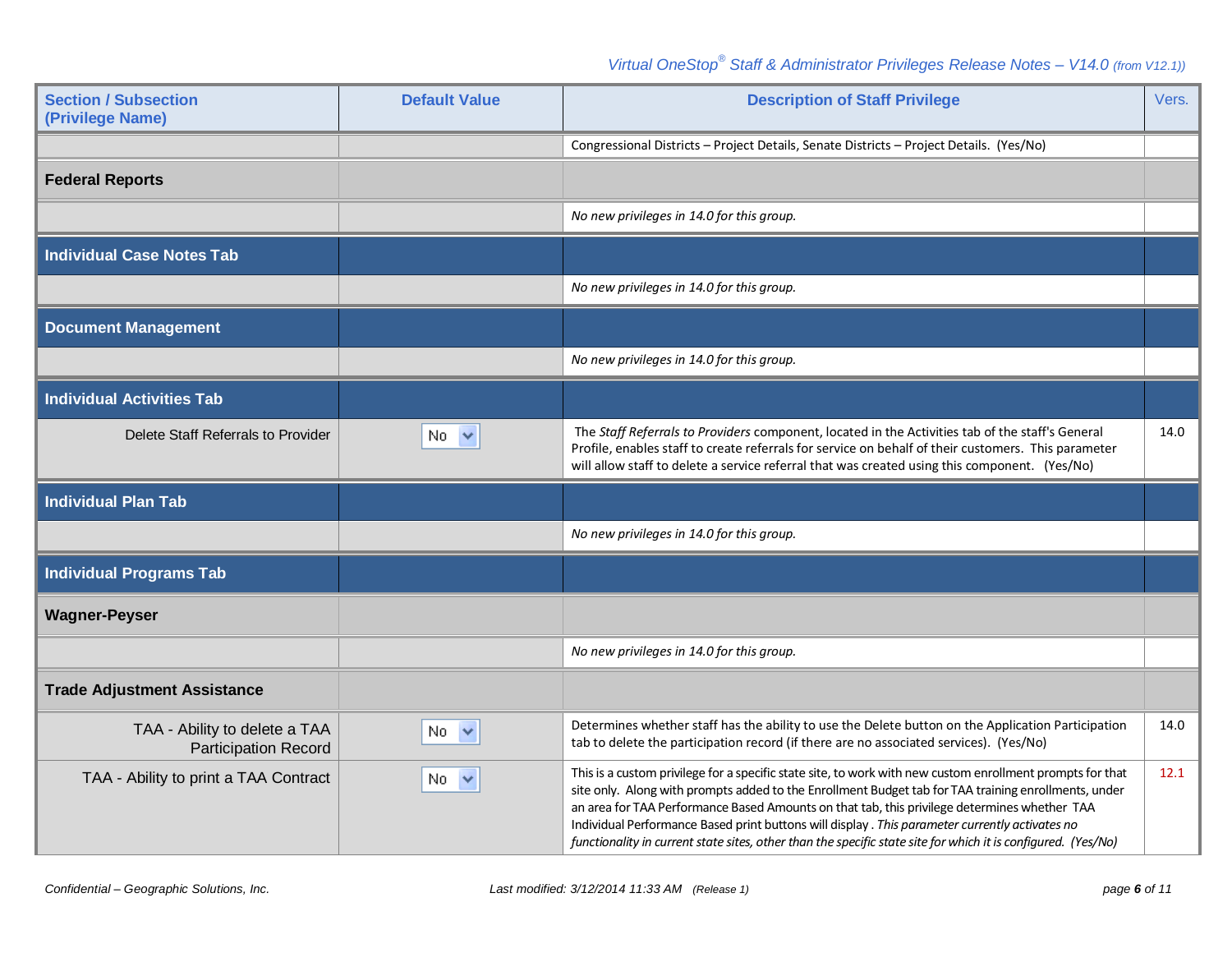| <b>Section / Subsection</b><br>(Privilege Name)             | <b>Default Value</b> | <b>Description of Staff Privilege</b>                                                                                                                                                                                                                                                                                                                                                                                                                      | Vers. |
|-------------------------------------------------------------|----------------------|------------------------------------------------------------------------------------------------------------------------------------------------------------------------------------------------------------------------------------------------------------------------------------------------------------------------------------------------------------------------------------------------------------------------------------------------------------|-------|
| <b>Workforce Investment Act</b>                             |                      |                                                                                                                                                                                                                                                                                                                                                                                                                                                            |       |
| WIA - Ability to delete a WIA Participation<br>Record       | No.<br>$\checkmark$  | Determines whether staff will have access to a Delete button at the bottom/end of the<br>Participation screen for a WIA Participation Record, to delete the record . (if there are no<br>associated services). (Yes/No)                                                                                                                                                                                                                                    | 14.0  |
| <b>Enrollments Global Parameters</b>                        |                      |                                                                                                                                                                                                                                                                                                                                                                                                                                                            |       |
|                                                             |                      | No new privileges in 14.0 for this group.                                                                                                                                                                                                                                                                                                                                                                                                                  |       |
| <b>Provider Obligations</b>                                 |                      |                                                                                                                                                                                                                                                                                                                                                                                                                                                            |       |
|                                                             |                      | No new privileges in 14.0 for this group.                                                                                                                                                                                                                                                                                                                                                                                                                  |       |
| <b>Provider Payments / Refunds</b>                          |                      |                                                                                                                                                                                                                                                                                                                                                                                                                                                            |       |
|                                                             |                      | No new privileges in 14.0 for this group.                                                                                                                                                                                                                                                                                                                                                                                                                  |       |
| <b>Individual Assessment Tab</b>                            |                      |                                                                                                                                                                                                                                                                                                                                                                                                                                                            |       |
| Allow Staff to record service in Basic Skills<br>Assessment | $No \rightarrow$     | Determines whether the staff member can record a WP service using the "WP Service Record"<br>drop down near the bottom of the Basic Skills Assessment screen (accessed from the Assessments<br>tab of the staff's Case Management Profile).                                                                                                                                                                                                                | 14.0  |
| <b>WARN</b>                                                 |                      |                                                                                                                                                                                                                                                                                                                                                                                                                                                            |       |
|                                                             |                      | Note: The WARN parameters were introduced in version 12.1 related to the WARN module that was<br>deployed for only one customer. It is currently deployed for additional customer, but does not have<br>changes to the privileges. Customers with WARN configured for their system, should refer to the<br>previous SAPRN document for 12.05 and 12.1. The Admin system displays "Read Only" for customers<br>without the WARN module configured for them. | 12.1  |
| <b>Incumbent Worker Training (Read-</b><br>Only)            |                      |                                                                                                                                                                                                                                                                                                                                                                                                                                                            |       |
|                                                             |                      | Note: The Incumbent Worker Training (IWT) parameters are permissions for a pending Employer<br>Training Panel module, which is specific to one state customer in an upcoming release. Any<br>parameter listed in this area have no functionality in current state sites. The heading should<br>indicate (Read Only) for sites unless they are configured for IWT.                                                                                          | 14.0  |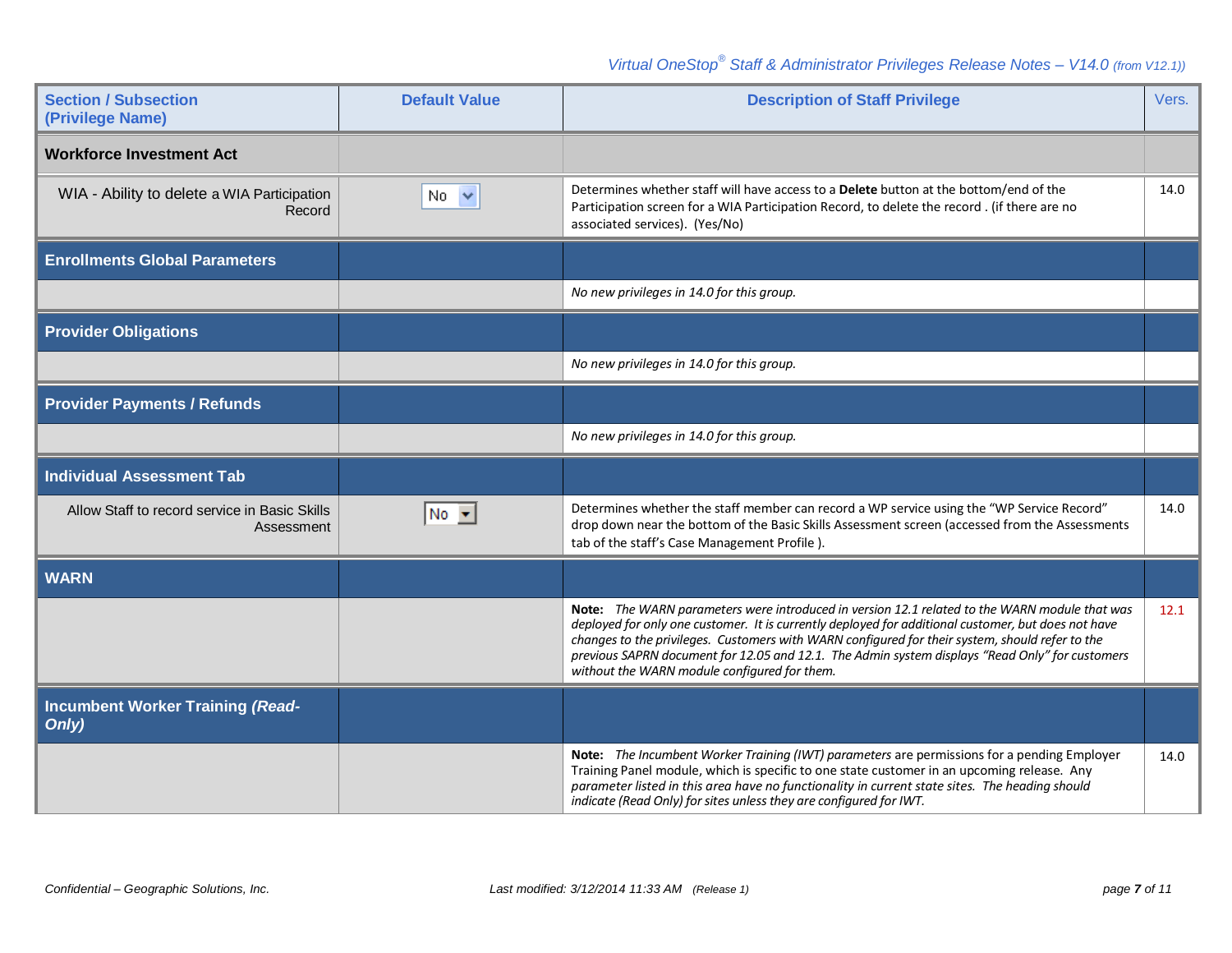| <b>Section / Subsection</b><br>(Privilege Name)                                                                    | <b>Default Value</b> | <b>Description of Staff Privilege</b>                                                                                                                                                                                                                                                                                                                                                                                                                                                                                                                                                                                                                                                                                                                                                                               | Vers. |
|--------------------------------------------------------------------------------------------------------------------|----------------------|---------------------------------------------------------------------------------------------------------------------------------------------------------------------------------------------------------------------------------------------------------------------------------------------------------------------------------------------------------------------------------------------------------------------------------------------------------------------------------------------------------------------------------------------------------------------------------------------------------------------------------------------------------------------------------------------------------------------------------------------------------------------------------------------------------------------|-------|
| <b>State Staff Cash User Privileges -</b><br><b>Other than Employer Training</b><br>Program (Read-Only)            |                      |                                                                                                                                                                                                                                                                                                                                                                                                                                                                                                                                                                                                                                                                                                                                                                                                                     |       |
|                                                                                                                    |                      | No new privileges in 14.0 for this group.<br>Note: The Cash Draw parameters in this area are related to the Cash Draw system that is<br>currently only deployed for one customer.                                                                                                                                                                                                                                                                                                                                                                                                                                                                                                                                                                                                                                   |       |
| <b>State Staff Cash User Privileges -</b><br><b>Employer Training Program State</b><br><b>Division (Read-Only)</b> |                      |                                                                                                                                                                                                                                                                                                                                                                                                                                                                                                                                                                                                                                                                                                                                                                                                                     |       |
|                                                                                                                    |                      | No new privileges in 14.0 for this group.<br>Note: The Cash Draw parameters in this area are related to the Cash Draw system that is<br>currently only deployed for one customer.                                                                                                                                                                                                                                                                                                                                                                                                                                                                                                                                                                                                                                   |       |
| <b>Subgrantee Staff Cash User Privileges</b><br>(Read-Only)                                                        |                      |                                                                                                                                                                                                                                                                                                                                                                                                                                                                                                                                                                                                                                                                                                                                                                                                                     |       |
|                                                                                                                    |                      | No new privileges in 14.0 for this group.<br>Note: The Cash Draw parameters in this area are related to the Cash Draw system that is<br>currently only deployed for one customer.                                                                                                                                                                                                                                                                                                                                                                                                                                                                                                                                                                                                                                   |       |
| <b>Unemployment Insurance Privileges</b><br>(Read-Only)                                                            |                      |                                                                                                                                                                                                                                                                                                                                                                                                                                                                                                                                                                                                                                                                                                                                                                                                                     |       |
|                                                                                                                    |                      | No new privileges in 14.0 for this group.<br>This is only relevant to customers configured with applicable REX or GUS modules.<br>Note:                                                                                                                                                                                                                                                                                                                                                                                                                                                                                                                                                                                                                                                                             |       |
| <b>Dynamic Forms (Read-Only)</b>                                                                                   |                      |                                                                                                                                                                                                                                                                                                                                                                                                                                                                                                                                                                                                                                                                                                                                                                                                                     |       |
|                                                                                                                    |                      | Note: The Dynamic Forms parameters are permissions for pending CRM and GUS system modules.<br>Any parameters listed in this area have no functionality in current state sites. The heading should<br>indicate (Read Only) for sites unless they are configured for CRM or GUS.<br>These privileges will allow staff to create, modify and view dynamic forms when implemented in<br>later versions. The system's Dynamic Forms functionality allows staff to create questionnaires that<br>can be presented to users during registration, sent via email or messaging, or accessed from a<br>widget on their dashboard. Uses for Dynamic Forms within the system include: the GUS module<br>(UI Fact Finding Forms to gather additional information from employers and claimants), and the<br>CRM module (Surveys). | 14.0  |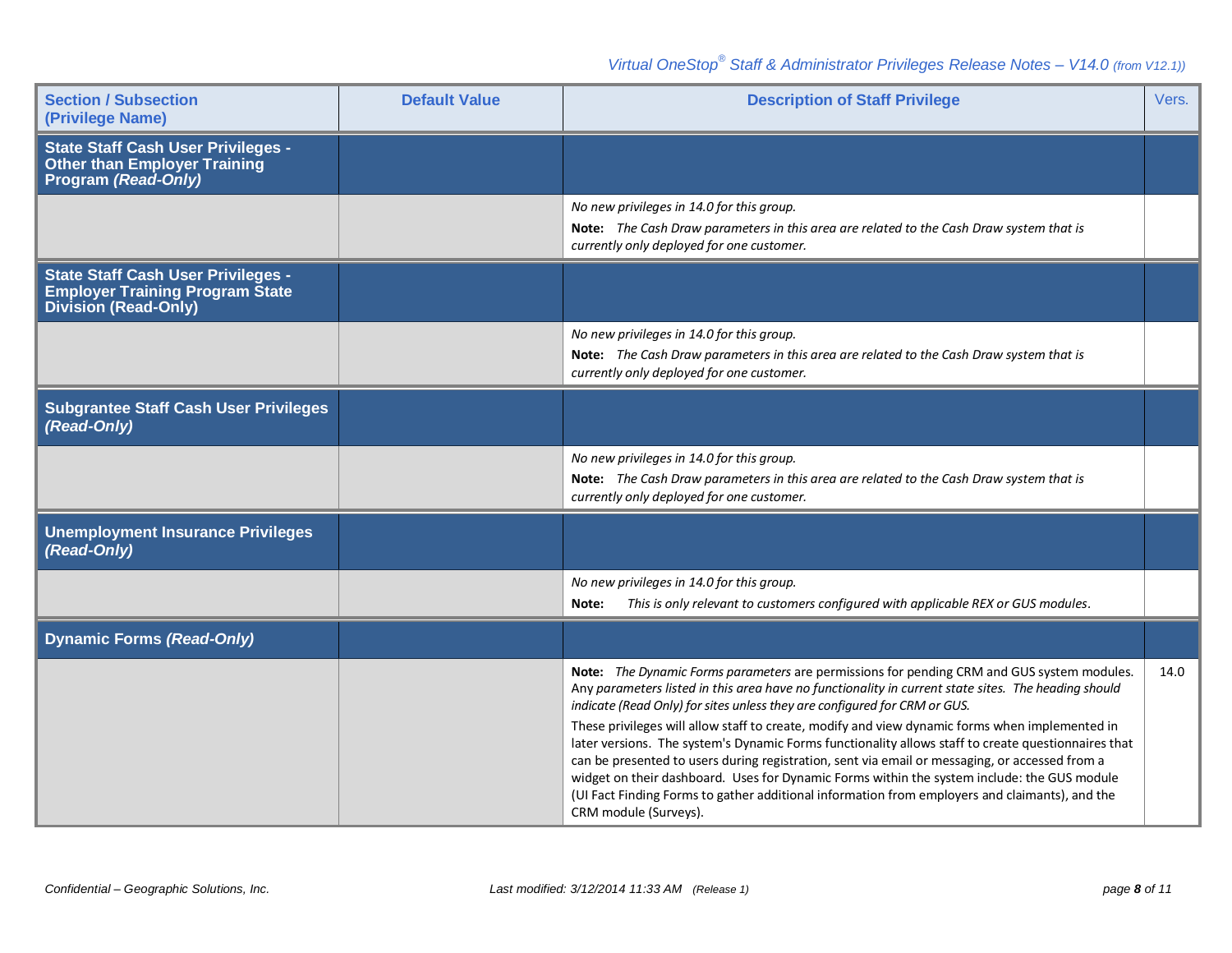## **New Administrator Privileges in Admin Site**

Administrators have the following new privileges, which are accessed by:

- **Selecting Admin Administration**  $\rightarrow$  **Administer an Admin Account**
- Using the *Search for an Administrator* screen to search for administrators
- Selecting an administrator from the displayed search results

| <b>Section / Subsection</b><br>(Privilege Name) | <b>Default Value</b> | <b>Description of Administrator Privilege</b>                                                                           | <b>Vers</b> |
|-------------------------------------------------|----------------------|-------------------------------------------------------------------------------------------------------------------------|-------------|
| <b>User Information</b>                         |                      |                                                                                                                         |             |
|                                                 |                      | No new privileges in 14.0 for this group.                                                                               |             |
| <b>Access Privileges</b>                        |                      |                                                                                                                         |             |
| <b>CRS Administration</b>                       |                      |                                                                                                                         |             |
|                                                 |                      | No new privileges in 14.0 for this group.                                                                               |             |
| <b>Cash Administration</b>                      |                      |                                                                                                                         |             |
|                                                 |                      | No new privileges in 14.0 for this group.                                                                               |             |
| <b>Data Administration</b>                      |                      |                                                                                                                         |             |
| Accessing Web Site From Lookup Table:           | $No \sim$            | Controls administrator access to the menu option Data Administration ▶ Maintain Accessing Web<br>Site Look Up. (Yes/No) | 14.0        |
| RR Event Look Up Table:                         | No <                 | Controls administrator access to the menu option Data Administration ▶ Rapid Response Event<br>Look up Table. (Yes/No)  | 14.0        |
| <b>Content Publisher</b>                        |                      |                                                                                                                         |             |
|                                                 |                      | No new privileges in 14.0 for this group.                                                                               |             |
| <b>Reports Administration</b>                   |                      |                                                                                                                         |             |
|                                                 |                      | No new privileges in 14.0 for this group.                                                                               |             |
| <b>Service Administration</b>                   |                      |                                                                                                                         |             |
|                                                 |                      | No new privileges in 14.0 for this group.                                                                               |             |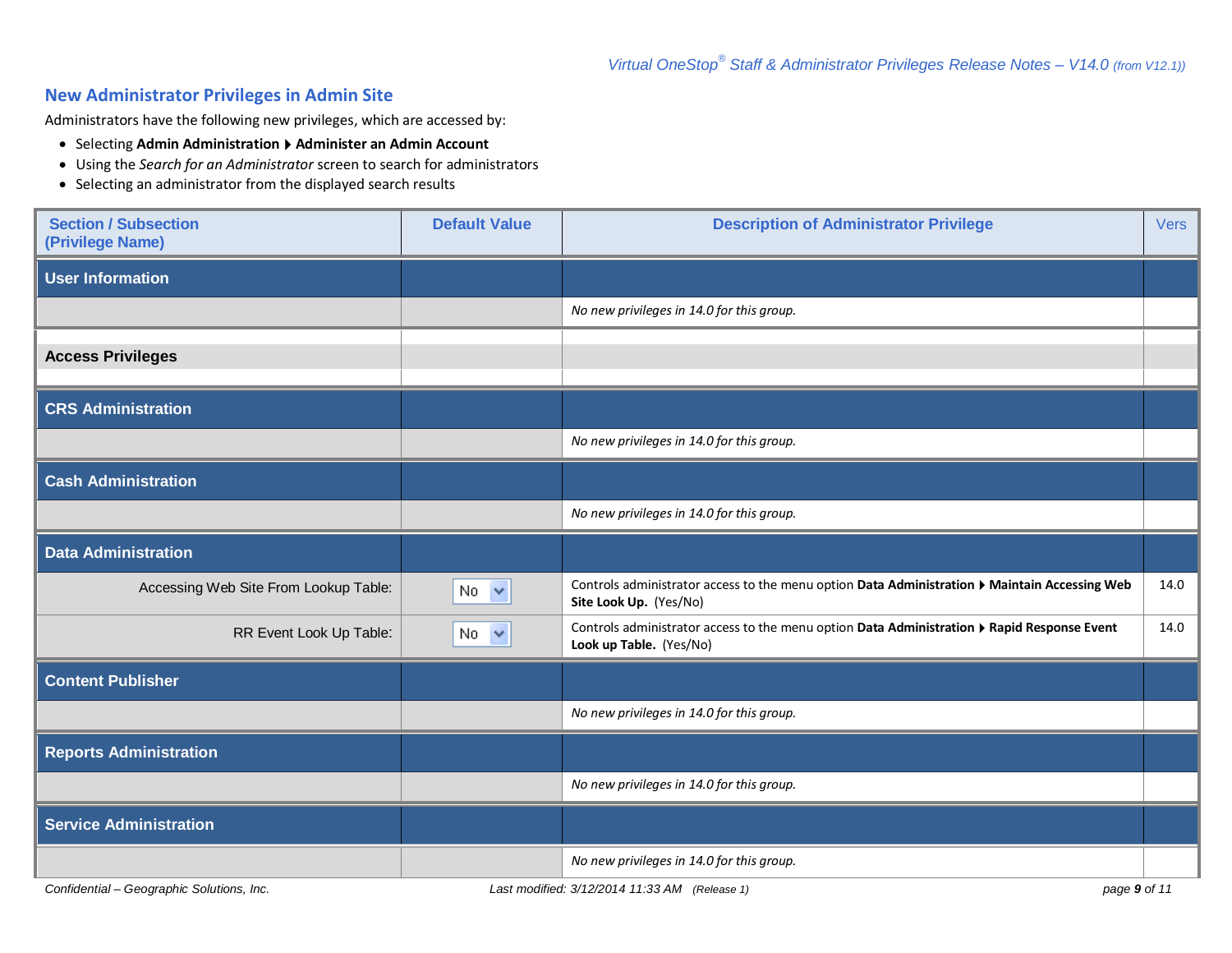| <b>Section / Subsection</b><br>(Privilege Name)                                   | <b>Default Value</b>          | <b>Description of Administrator Privilege</b>                                                                                                                                                                                                                                                                                                                                        | <b>Vers</b> |
|-----------------------------------------------------------------------------------|-------------------------------|--------------------------------------------------------------------------------------------------------------------------------------------------------------------------------------------------------------------------------------------------------------------------------------------------------------------------------------------------------------------------------------|-------------|
| <b>Staff Administration</b>                                                       |                               |                                                                                                                                                                                                                                                                                                                                                                                      |             |
| Inactivate Staff Accounts:                                                        | v<br>No.                      | This privilege will allow an administrator to inactivate staff members. When an administrator uses<br>the search screen to identify staff members, the search results include an Action column for<br>inactivating selected staff members. This a privilege controls whether the administrator can<br>inactivate the staff member using the controls in that Action column. (Yes/No) | 14.0        |
| Assign Group Privs Regardless of Privilege Category<br><b>Assignment Ability:</b> | No.<br>$\checkmark$           | This privilege will allow an administrator to assign a privilege group to a staff member (from the<br>Access Group drop-down) along with all of the privileges in that privilege group, regardless of the<br>separate categories that are checked for the administrator under Staff Privilege Category<br>Assignment Ability. (Yes/No)                                               | 14.0        |
| <b>Staff Privilege Category Assignment Ability</b><br>(Check All / Uncheck All)   |                               |                                                                                                                                                                                                                                                                                                                                                                                      |             |
| General Privileges 区                                                              | Manage Individuals V          | The three new privilege groups that are being added for features in modules for Incumbent                                                                                                                                                                                                                                                                                            | 14.0        |
| Individual File Folders <b>▽</b>                                                  | Manage Employers I            | Worker Training (IWT/ETP), Unemployment Insurance (GUS) and Dynamic Forms (in CRM and<br>GUS) are added to the Category Assignment Ability section, in preparation for their use in                                                                                                                                                                                                  |             |
| Employer File Folders                                                             | Employer Case Management Ø    | upcoming, later versions. Unchecking the boxes for these three areas will ensure that privileges<br>are turned off, when they are not connected to available functions for the current site.                                                                                                                                                                                         |             |
| Manage Job Orders Ø                                                               | Manage Labor Exchange 区       | <b>a</b> General Privileges<br><b>Top</b><br>⊚                                                                                                                                                                                                                                                                                                                                       |             |
| Manage Activities <b>V</b>                                                        | Manage Providers V            |                                                                                                                                                                                                                                                                                                                                                                                      |             |
| Manage Consumer Reporting System (CRS) [Z]                                        | Manage Scan Card              | $\circledcirc$<br><b>m</b> Manage Individuals<br><b>Top</b>                                                                                                                                                                                                                                                                                                                          |             |
| Manage Case Assignment V                                                          | Manage Profiling V            | <b>¤ Individual File Folders</b><br>$\circledcirc$<br><b>Top</b>                                                                                                                                                                                                                                                                                                                     |             |
| Manage Communications Ø                                                           | Manage Satisfaction Surveys V |                                                                                                                                                                                                                                                                                                                                                                                      |             |
| Manage Funds <b>▽</b>                                                             | Manage Tracking V             | $\circledcirc$<br><b>¤ Manage Employers</b><br><b>Top</b>                                                                                                                                                                                                                                                                                                                            |             |
| View Reports √                                                                    | Case Notes Tab <b>▽</b>       | $\odot$<br>■ Employer File Folders (Read-Only)<br><b>Top</b>                                                                                                                                                                                                                                                                                                                         |             |
| Document Management <b>▽</b>                                                      | Individual Activities Tab     | Corporate Profile Access Yes                                                                                                                                                                                                                                                                                                                                                         |             |
| Individual Plan Tab                                                               | Individual Programs Tab       | Job Orders Plan Access No<br>Recruitment Plan Access Yes                                                                                                                                                                                                                                                                                                                             |             |
| Enrollments Global Parameters 区                                                   | Provider Obligations <b>V</b> | Search History Access Yes                                                                                                                                                                                                                                                                                                                                                            |             |
| Provider Payments / Refunds Ø                                                     | Individual Assessment Tab     | Communications Profile Access Yes                                                                                                                                                                                                                                                                                                                                                    |             |
| <b>WARN</b>                                                                       | Incumbent Worker Training     | <b>B Employer Case Management (Read-Only)</b><br>$\odot$<br><b>Top</b>                                                                                                                                                                                                                                                                                                               |             |
| State Staff Cash User Privileges - Employer Training Program                      | Subgrantee Staff Cash User    |                                                                                                                                                                                                                                                                                                                                                                                      |             |
| State Division $\square$                                                          | Privileges $\square$          | Arders <sup>-</sup>                                                                                                                                                                                                                                                                                                                                                                  |             |
| Unemployment Insurance D                                                          | Dynamic Forms $\Box$          |                                                                                                                                                                                                                                                                                                                                                                                      |             |